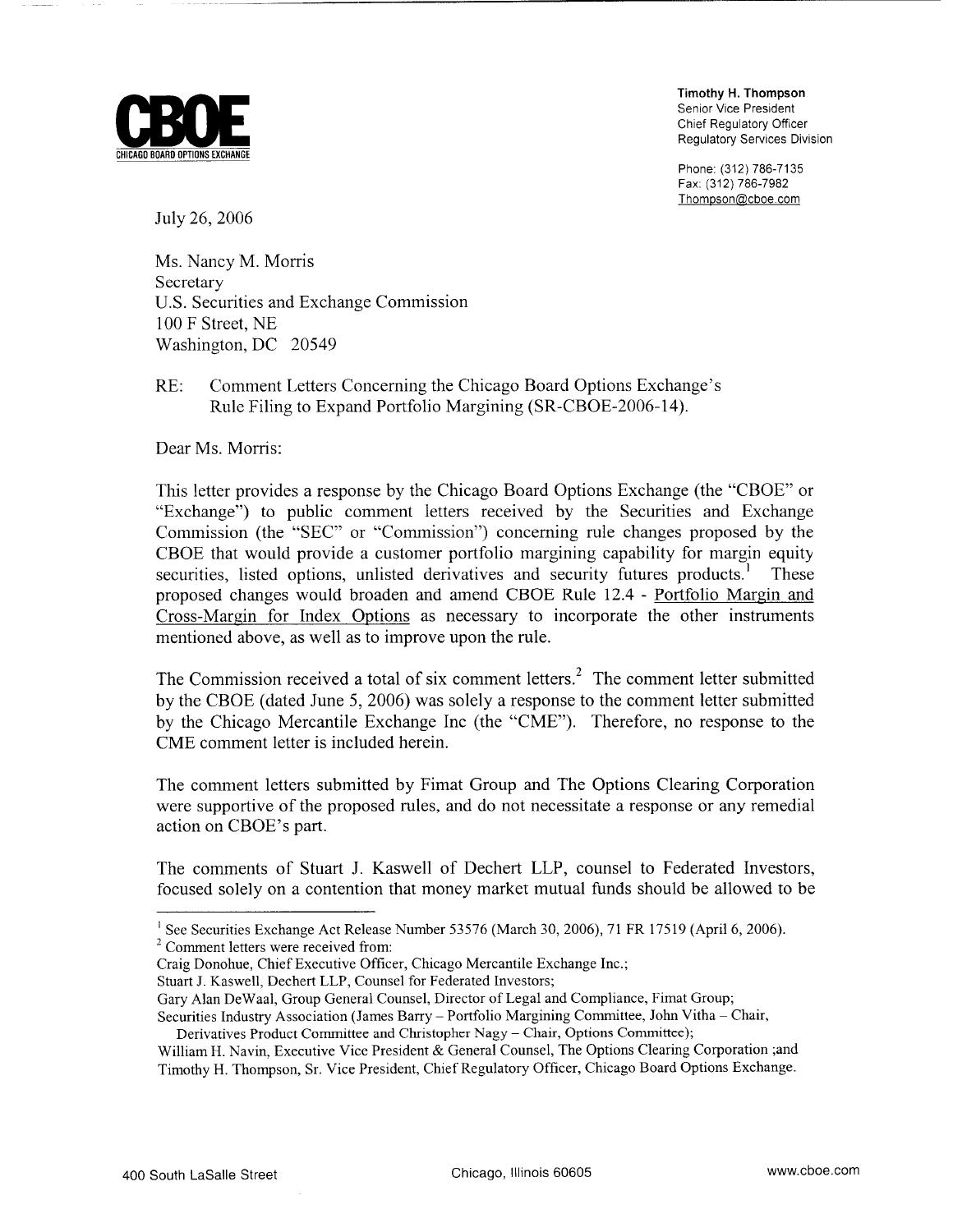carried in a portfolio margin account for their collateral value, although not given portfolio margin treatment. The Securities Industry Association made the same comment. The CBOE agrees and intends to make an amendment to the proposed rules that would allow not only money market mutual funds, but also other non-equity securities, to be carried in a portfolio margin account subject to standard exchange margin requirements. This would enable a money market mutual fund to be used as collateral. The extension of margin on a money market mutual fund must otherwise comply with Commission rules, or an exemptive order thereunder.<sup>3</sup> Non-equity securities would, in effect, provide collateral in a portfolio margin account in the amount of 100% of their loan value (current market value less the standard exchange margin requirement). Margin would not be computed under a portfolio margin methodology.

The Securities Industry Association (the "SIA") made a number of comments and recommendations. The SIA strongly supports the currently proposed portfolio margining rules, but emphasizes that they are only a step forward, in that the ultimate goal of portfolio margining is "to enable qualified customers to maintain a single account in which virtually any financial product can be carried, and in which credit can be extended, subject to margin requirements that are determined on the basis of an SEC- or exchangeapproved, risk-based methodology." The CBOE agrees and is committed, over time, and after carefully evaluating the operation of portfolio margining as proposed, to fostering appropriate changes to allow portfolio margining to reach its fullest potential. The SIA also advocates allowing broker-dealers to utilize their own risk analysis models for portfolio margining. The CBOE is not unwilling to consider the use of firm models at some point in the future. However, for now, the CBOE believes that the most prudent course is for all broker-dealers to utilize The Options Clearing Corporation model, to date the only model approved by the SEC.

The CBOE agrees with the **SIA** comment that the rule languagc in the Ncw York Stock Exchange (the "NYSE") and CBOE rule filings should be substantively the same. The CBOE has had discussions with the NYSE and agreement has been reached on amendments that the CBOE believes will harmonize the filings, including improvements in consistency of terminology used. The CBOE expects that its amendment will be filed with the Commission within the next week or two. The **SIA** specifically noted that a term "OTC derivative" in the NYSE rule proposal differs from the term "unlisted derivative" used in the CBOE's filing. We believe that the NYSE will be amending its term to "unlisted derivative."

In its comment letter, the SIA requested that the CBOE eliminate its requirement for a separate cross-margin account and provide for one portfolio margin account for both

<sup>&</sup>lt;sup>3</sup> See Section  $11(d)(1)$  of the Securities Exchange Act of 1934 and Rule 11d1-2 thereunder. Also see exemption letter dated June 8, 2006, from Catherine McGuire, Chief Counsel, Division of Market Regulation, U.S. Securities and Exchange Commission, pursuant to delegated authority by the Commission and exemption request letter dated June *5,* 2006, from Michael D. Udoff, Vice President, Associate General Counsel and Secretary, Securities Industry Association.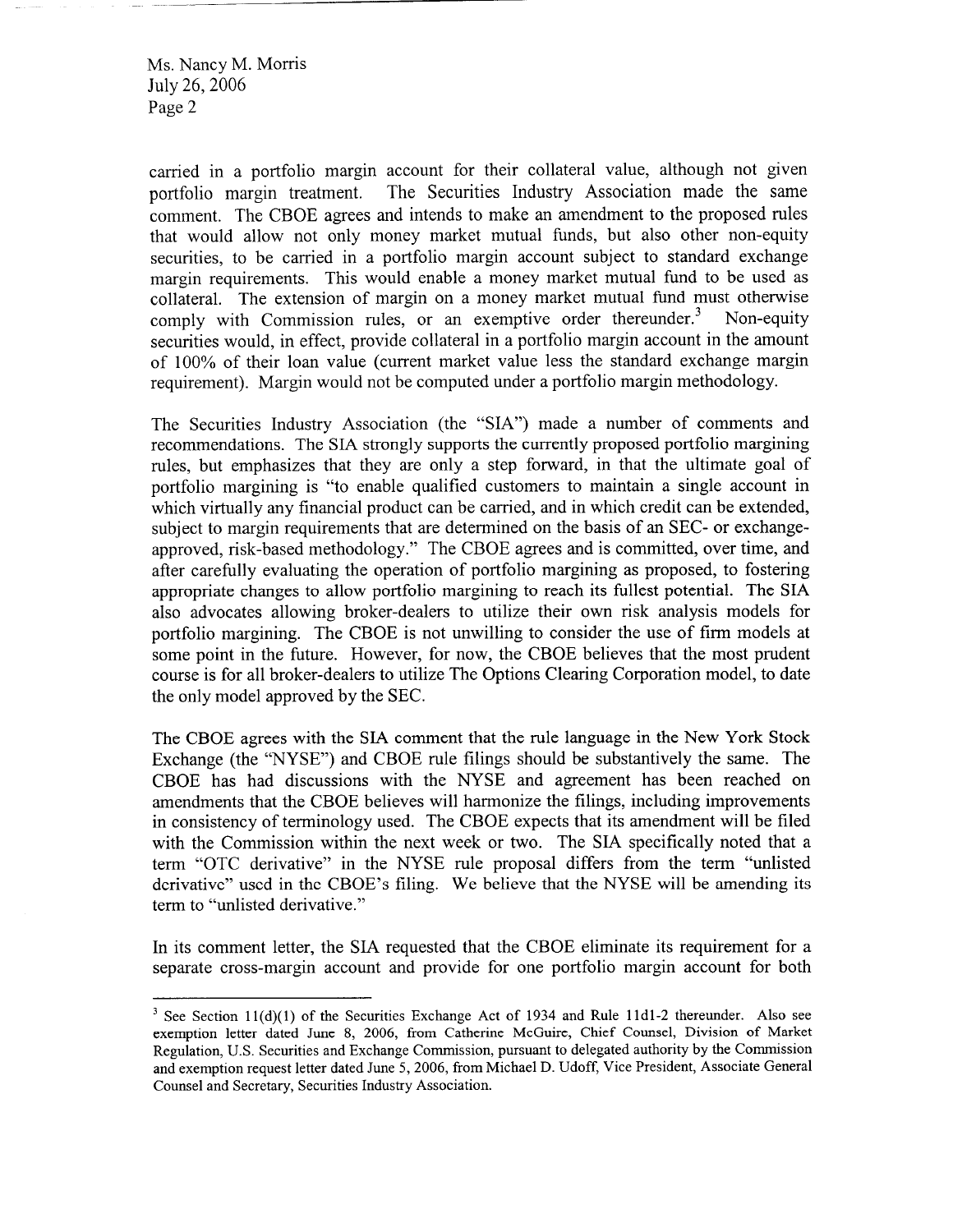eligible securities and eligible index futures and options on index futures; eliminate its requirement that stock must be hedged in order to be camed in a portfolio margin; and eliminate its two-tiered per contract minimum margin requirement in favor of one, overall minimum. The CBOE agrees with the requested changes, believing that they are operationally desirable, would not result in negative consequences and are needed to be consistent with the NYSE's filing. The CBOE will amend its filing to reflect the changes called for in these comments.

As to the disclosure statement provided in the proposed rules, the SIA commented about differences between the NYSE and CBOE documents and requested that there be one uniform disclosure document. The CBOE is aware of the differences and is working with the NYSE to produce a uniform document. Removing the disclosure document from the rules is being considered. Instead, the NYSE and CBOE would issue an information memorandum and regulatory circular, respectively, to publish text of the disclosure statement and to notify members that it, or a substantively similar disclosure statement, must be delivered to customers opening a portfolio margin account. Also, in response to an SIA comment, the CBOE will consider the necessity of adding a disclosure to the effect that unlisted derivatives that are excluded by Section 301 of the Commodity Futures Modernization Act of 2000 from the definition of a security in Section 3(a)(10) of the Securities Exchange Act of 1934 have no assurance of coverage by the Securities Investor Protection Corporation ("SIPC") in the event of insolvency of the carrying broker-dealer/FCM.

In respect of the standards in the proposed rules that a member organization is expected to meet in performing a risk analysis of portfolio margin accounts, the SIA commented that it expects that the NYSE will take into account that a prime broker is unable to capture real time trading information in the case of a transaction effected by an executing broker. The CBOE would not expect transactions effected by executing brokers to be contemporaneously input into risk management systems. However, risk management procedures would be expected to take into consideration risk inherent in conducting a prime brokerage business.

The SIA suggests that rule language be incorporated that would give a DEA the ability to exempt specific transactions or classes of transactions from the five million dollar minimum account equity requirement if the limited risk characteristics of such transactions makes the account equity requirement unnecessary. As an example, the SIA cited a European style OTC collar as a strategy that should be exempt. The CBOE believes that in order to engage in unlisted derivative transactions in a portfolio margin account, a five million dollar account equity should be maintained, even if the transactions are viewed as having limited risk. The CBOE believes that the majority of accounts that would engage in unlisted derivative transactions have five million dollars in account equity and that the added regulatory measures needed to define which transactions should be exempt, and monitor compliance, are not justified.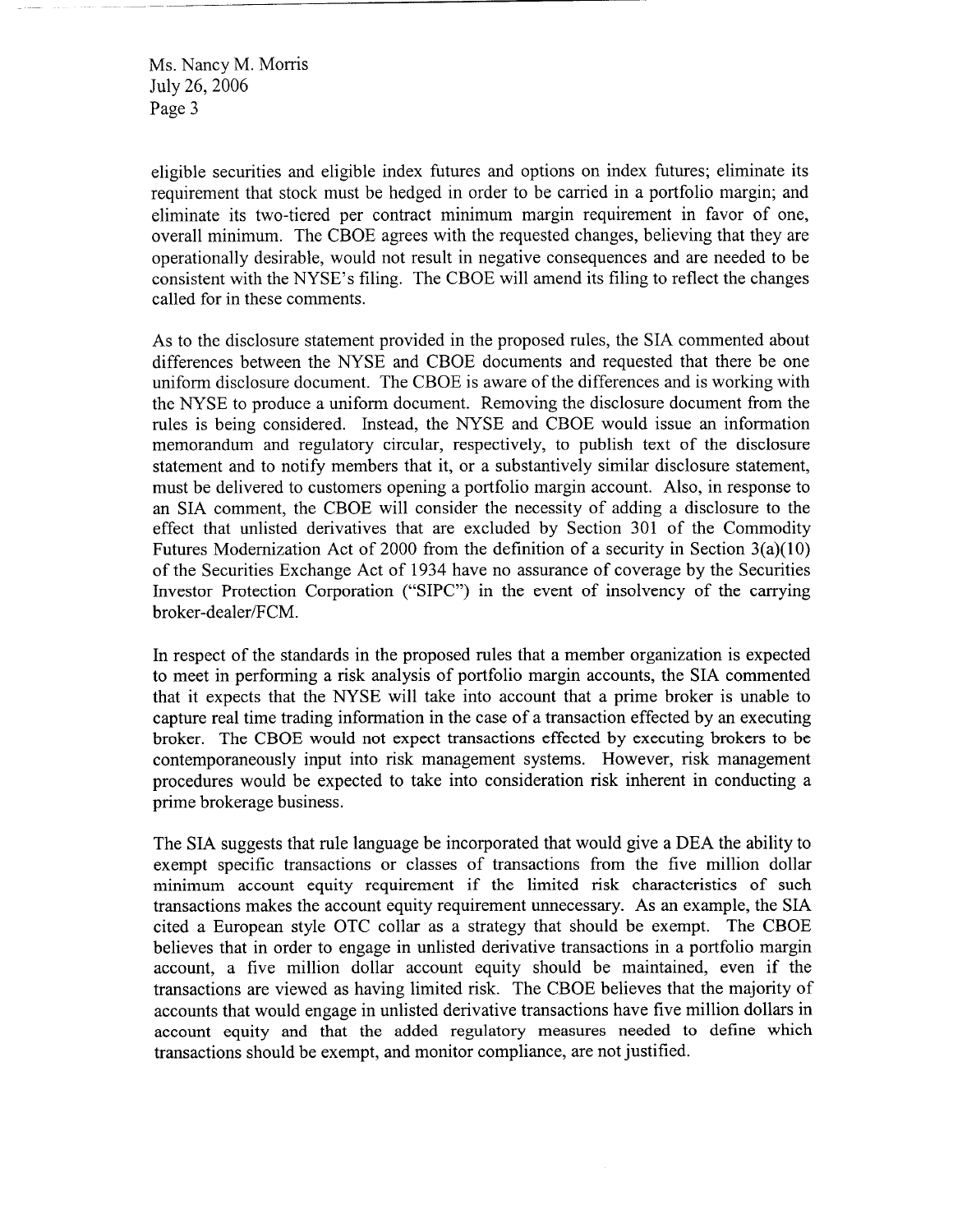The SIA commented that the rule proposals should allow a guarantee for the five million dollar minimum account equity requirement, provided that the guarantor is an affiliate of the owner of the guaranteed account. The SIA also seeks a provision allowing a guarantee for the margin requirement, at least in the case of a guarantor that is under common ultimate ownership. The SIA argues that NYSE Rule 431 permits guarantees for maintenance margin purposes, and given that Rule 431 governs portfolio margin accounts and not Regulation T, guarantees for margin should be permitted.

In its comment letter, the SIA objects to the per contract minimum requirement, arguing that in some cases the margin requirement will be greater than actual risk if the minimum applies. The SIA believes that the minimum is a crude and arbitrary approach, and is inconsistent with a true risk-based approach. Moreover, the SIA notes "the minimum could significantly undermine the usefulness of the portfolio margin account for significant groups of clients." The SIA contends that proprietary risk monitoring programs utilized by broker-dealers adequately capture the risk on a real time basis, making the proposed minimum (\$.375 times the contract multiplier, per contract) unnecessary or, at least, excessive. The SIA proposes that the minimum be lowered to \$.I25 if at least a five million dollar account equity is maintained or the broker-dealer employs a volatility stress test of  $+/- 20\%$ .

The CBOE believes that the SIA's comments concerning account guarantees and the per contract minimum have some merit. However, at this time, the CBOE believes that it would be prudent to disallow account guarantees and to employ a *\$.375* minimum given that portfolio margining is being introduced to customer accounts for the first time. The CBOE prefers to evaluate the operation of portfolio margining before considering any modification of the current proposal.

The SIA further commented that proposed risk monitoring procedures for portfolio margin accounts that include reference to limits on credit extensions (proposed CBOE Rule 15.8A) should not be interpreted to mean that a firm must set a specific dollar amount as a limit for a particular customer. The CBOE agrees that the provision should not be interpreted as requiring a specific dollar limit on how much credit may be extended (i.e., the amount of a debit balance). Firms should be allowed to evaluate the risk of the portfolio margin account overall, and the debit balance should be just one of the criteria a firm should takc into considcration.

The CBOE will propose an amendment to allow excess equity in a regular margin account to meet a margin deficiency in a portfolio margin account, provided the portfolio margin account is a sub-account of the regular margin account. The SIA proposed this in its comment letter.

Lastly, there is an SIA comment urging the CBOE to eliminate its requirement to transfer long options out of the portfolio margin account if there are no other positions except long options in the account. Long options are subject to a lien when carried in a portfolio